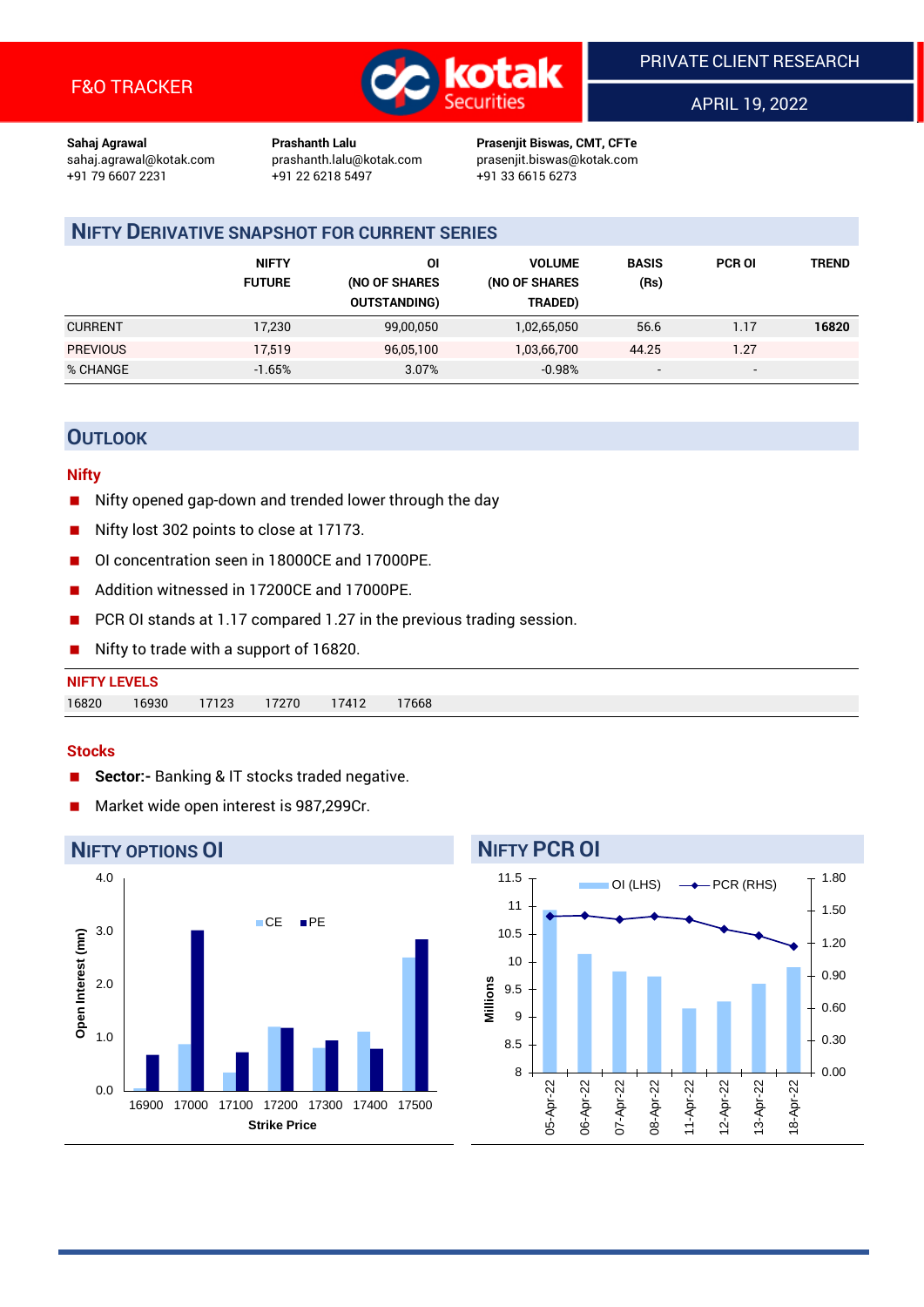# **FUTURE STATISTICS**

## **OI INCREASE**

| <b>SYMBOL</b>     | ΟI    | ΟI           | <b>PRICE CHG</b> |
|-------------------|-------|--------------|------------------|
|                   | (%)   | (SHARES)     | (%)              |
| <b>CHAMBLFERT</b> | 20.7% | 33,30,000    | 6.8%             |
| <b>MINDTREE</b>   | 20.6% | 30,23,400    | $-3.5%$          |
| <b>NTPC</b>       | 18.6% | 8,22,16,800  | 6.0%             |
| COROMANDEL        | 17.1% | 13,85,625    | 1.8%             |
| <b>PERSISTENT</b> | 16.7% | 5,14,500     | $-2.6%$          |
| <b>BANKBARODA</b> | 12.1% | 11,87,31,600 | $-4.6%$          |
| <b>ICICIPRULI</b> | 11.6% | 62,22,750    | 0.2%             |
| LTI               | 10.0% | 14,31,000    | $-2.7%$          |
| <b>HDFCBANK</b>   | 10.0% | 6,63,64,650  | $-4.7%$          |
| <b>JUBLFOOD</b>   | 8.1%  | 23.04.000    | 2.3%             |

| <b>OI DECREASE</b> |         |             |                  |
|--------------------|---------|-------------|------------------|
| <b>SYMBOL</b>      | ΟI      | ΟI          | <b>PRICE CHG</b> |
|                    | (%)     | (SHARES)    | $(\%)$           |
| <b>PVR</b>         | $-8.3%$ | 27,39,517   | $-4.1%$          |
| <b>HONAUT</b>      | $-5.3%$ | 6.435       | 1.0%             |
| <b>ESCORTS</b>     | $-5.2%$ | 42,99,350   | 0.3%             |
| BEL                | $-5.0%$ | 3.29.19.400 | 3.2%             |
| APOLLOTYRE         | $-5.0%$ | 1,39,87,500 | $-2.7%$          |
| <b>INDUSTOWER</b>  | $-4.7%$ | 1,70,15,600 | 0.1%             |
| <b>IPCALAB</b>     | $-3.5%$ | 7,13,250    | $-1.9%$          |
| M&M                | $-3.5%$ | 1,12,62,300 | 0.9%             |
| <b>BSOFT</b>       | $-3.4%$ | 50,10,200   | $-6.1%$          |
| GRASIM             | $-3.1%$ | 97.03.775   | $-1.4%$          |

# **CASH STATISTICS**

| <b>TOP VOLUMES</b> |                      |              |              |  |  |  |  |
|--------------------|----------------------|--------------|--------------|--|--|--|--|
| <b>SYMBOL</b>      | <b>TRADED SHARES</b> | <b>VALUE</b> | <b>CLOSE</b> |  |  |  |  |
|                    | (QTY)                | (IN LAKHS)   |              |  |  |  |  |
| <b>HDFCBANK</b>    | 2,28,10,188          | 3,21,173     | 1,395        |  |  |  |  |
| <b>TATAPOWER</b>   | 8,98,19,229          | 2,32,997     | 258          |  |  |  |  |
| <b>HDFC</b>        | 91,58,650            | 2,09,052     | 2,264        |  |  |  |  |
| <b>TCS</b>         | 38,20,792            | 1,35,591     | 3,528        |  |  |  |  |
| <b>ICICIBANK</b>   | 1,76,51,530          | 1,33,464     | 758          |  |  |  |  |
| <b>NTPC</b>        | 8,20,98,517          | 1,32,126     | 163          |  |  |  |  |
| <b>RELIANCE</b>    | 46,03,103            | 1,16,844     | 2,544        |  |  |  |  |
| <b>TATASTEEL</b>   | 80,70,042            | 1,08,386     | 1,339        |  |  |  |  |
| <b>AXISBANK</b>    | 1,14,78,317          | 90,360       | 799          |  |  |  |  |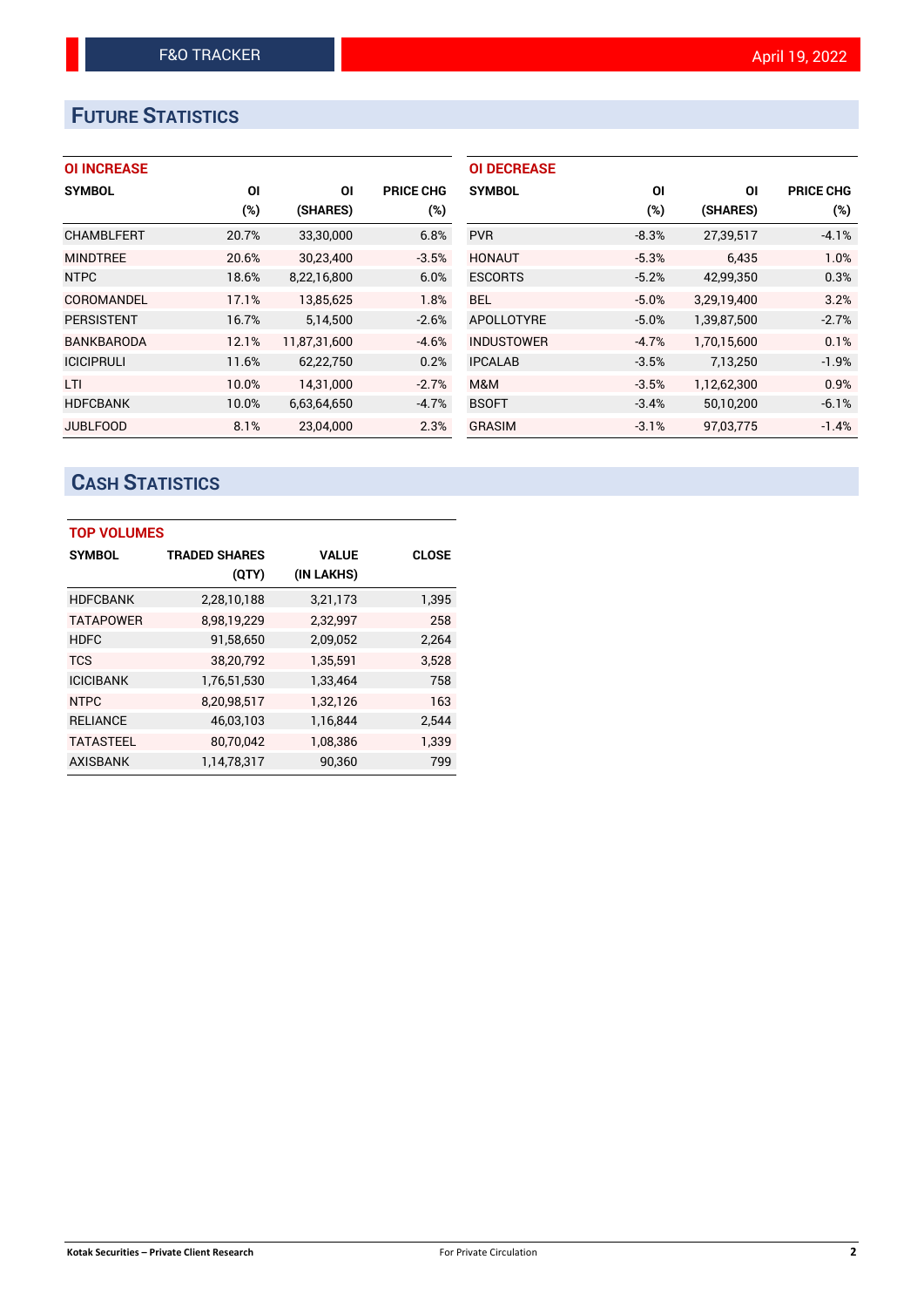# **OPTION STATISTICS**

## **SIGNIFICANT CALL OPEN INTEREST**

| <b>SYMBOL</b>    | <b>STRK</b>  | <b>OPTION</b> | <b>CLOSE</b> | <b>FUT</b>   | ΟI         |
|------------------|--------------|---------------|--------------|--------------|------------|
|                  | <b>PRICE</b> | TYPE          | (RS)         | <b>CLOSE</b> | (SHARES)   |
| ONGC             | 175          | <b>CE</b>     | 3.4          | 176          | 330.94.600 |
| <b>TATAPOWER</b> | 300          | CE            | 1.5          | 258          | 351,60,750 |
| COALINDIA        | 200          | <b>CE</b>     | 2.4          | 190          | 119,78,400 |
| ONGC             | 180          | CE            | 2.0          | 176          | 177,87,000 |
| GAIL             | 170          | CE            | 3.8          | 168          | 81,31,300  |
| <b>MARUTI</b>    | 8,000        | CE            | 41.0         | 7,586        | 5,85,500   |
| <b>HINDALCO</b>  | 600          | CE            | 2.0          | 548          | 65,83,300  |
| <b>NTPC</b>      | 160          | CE            | 4.6          | 163          | 204.68.700 |
| <b>IOC</b>       | 130          | CE            | 2.4          | 129          | 137,28,000 |
| GAIL             | 180          | CE            | 1.3          | 168          | 65,27,000  |

## **SIGNIFICANT PUT OPEN INTEREST**

| <b>SYMBOL</b>    | <b>STRK</b><br><b>PRICE</b> | <b>OPTION</b><br>TYPE | <b>CLOSE</b><br>(RS) | <b>FUT</b><br><b>CLOSE</b> | ΟI<br>(SHARES) |
|------------------|-----------------------------|-----------------------|----------------------|----------------------------|----------------|
| <b>NTPC</b>      | 150                         | PF                    | 0.2                  | 163                        | 1,31,04,300    |
| <b>NTPC</b>      | 155                         | <b>PE</b>             | 0.5                  | 163                        | 92,34,000      |
| ONGC             | 170                         | <b>PE</b>             | 1.0                  | 176                        | 49,28,000      |
| <b>TATAPOWER</b> | 250                         | PF                    | 4.0                  | 258                        | 83,02,500      |
| <b>ITC</b>       | 250                         | <b>PE</b>             | 0.7                  | 270                        | 94,81,600      |
| ONGC             | 175                         | PF                    | 2.1                  | 176                        | 45,58,400      |
| <b>TATAPOWER</b> | 260                         | <b>PE</b>             | 8.5                  | 258                        | 75,80,250      |
| <b>NTPC</b>      | 160                         | <b>PE</b>             | 1.6                  | 163                        | 60,13,500      |
| <b>TATAPOWER</b> | 240                         | <b>PE</b>             | 1.9                  | 258                        | 69,59,250      |
| <b>MARUTI</b>    | 7,500                       | <b>PE</b>             | 112.9                | 7,586                      | 1,49,600       |

| SIGNIFICANT CALL OPEN INTEREST ADDITION |              |               |             |        |              |                 |  |  |  |
|-----------------------------------------|--------------|---------------|-------------|--------|--------------|-----------------|--|--|--|
| <b>SYMBOL</b>                           | <b>STRK</b>  | <b>OPTION</b> | <b>OPEN</b> | OI CHG | <b>CLOSE</b> | <b>SYMBOL</b>   |  |  |  |
|                                         | <b>PRICE</b> | TYPE          | <b>INT</b>  | (%)    | (Rs)         |                 |  |  |  |
| <b>INFY</b>                             | 1,660        | <b>CE</b>     | 15,63,900   | 40000% | 15.6         | <b>NTPC</b>     |  |  |  |
| <b>INFY</b>                             | 1,680        | <b>CE</b>     | 14,89,500   | 10244% | 10.8         | <b>NTPC</b>     |  |  |  |
| <b>INFY</b>                             | 1,640        | <b>CE</b>     | 12,27,600   | 10130% | 23.8         | <b>ONGC</b>     |  |  |  |
| <b>TECHM</b>                            | 1,360        | <b>CE</b>     | 1.66.200    | 6825%  | 24.4         | <b>BEL</b>      |  |  |  |
| <b>INFY</b>                             | 1,600        | <b>CE</b>     | 5,79,600    | 4854%  | 47.0         | <b>NTPC</b>     |  |  |  |
| <b>TECHM</b>                            | 1,380        | <b>CE</b>     | 2,07,600    | 4843%  | 16.5         | <b>NTPC</b>     |  |  |  |
| <b>NTPC</b>                             | 174          | <b>CE</b>     | 38,64,600   | 3468%  | 0.9          | APOLLOTY        |  |  |  |
| <b>HDFCBANK</b>                         | 1,390        | <b>CE</b>     | 1,04,500    | 3067%  | 35.0         | <b>HDFCBANK</b> |  |  |  |
| <b>HDFCBANK</b>                         | 1,410        | <b>CE</b>     | 5,09,850    | 2797%  | 24.7         | <b>NTPC</b>     |  |  |  |
| <b>HDFCBANK</b>                         | 1.420        | <b>CE</b>     | 17.11.050   | 2239%  | 20.3         | <b>ONGC</b>     |  |  |  |

| SIGNIFICANT PUT OPEN INTEREST ADDITION |              |               |             |        |              |  |  |  |  |
|----------------------------------------|--------------|---------------|-------------|--------|--------------|--|--|--|--|
| <b>SYMBOL</b>                          | <b>STRK</b>  | <b>OPTION</b> | <b>OPEN</b> | OI CHG | <b>CLOSE</b> |  |  |  |  |
|                                        | <b>PRICE</b> | <b>TYPE</b>   | <b>INT</b>  | (%)    | (Rs)         |  |  |  |  |
| <b>NTPC</b>                            | 162          | <b>PE</b>     | 6,89,700    | 3933%  | 2.7          |  |  |  |  |
| <b>NTPC</b>                            | 165          | <b>PE</b>     | 9,80,400    | 1620%  | 4.6          |  |  |  |  |
| <b>ONGC</b>                            | 185          | <b>PE</b>     | 1,30,900    | 1600%  | 9.8          |  |  |  |  |
| BEL                                    | 252          | <b>PE</b>     | 1,02,600    | 1250%  | 5.5          |  |  |  |  |
| <b>NTPC</b>                            | 158          | <b>PE</b>     | 15,16,200   | 850%   | 1.0          |  |  |  |  |
| <b>NTPC</b>                            | 159          | <b>PE</b>     | 13,22,400   | 792%   | 1.3          |  |  |  |  |
| APOLLOTYRE                             | 175          | <b>PE</b>     | 12,82,500   | 755%   | 2.1          |  |  |  |  |
| <b>HDFCBANK</b>                        | 1,260        | <b>PE</b>     | 1,45,200    | 725%   | 3.3          |  |  |  |  |
| <b>NTPC</b>                            | 160          | <b>PE</b>     | 60,13,500   | 718%   | 1.6          |  |  |  |  |
| ONGC                                   | 177          | <b>PE</b>     | 6,46,800    | 664%   | 3.8          |  |  |  |  |

|                 | <b>CALL OPTION VOLUMES</b> |               |                  |              |                 | <b>PUT OPTION VOLUMES</b> |               |                  |              |  |
|-----------------|----------------------------|---------------|------------------|--------------|-----------------|---------------------------|---------------|------------------|--------------|--|
| <b>SYMBOL</b>   | <b>STRK</b>                | <b>OPTION</b> | <b>CONTRACTS</b> | <b>CLOSE</b> | <b>SYMBOL</b>   | <b>STRK</b>               | <b>OPTION</b> | <b>CONTRACTS</b> | <b>CLOSE</b> |  |
|                 | <b>PRICE</b>               | <b>TYPE</b>   |                  | (Rs)         |                 | <b>PRICE</b>              | <b>TYPE</b>   |                  | (Rs)         |  |
| <b>INFY</b>     | 1,700                      | <b>CE</b>     | 54,467           | 8.6          | <b>INFY</b>     | 1,600                     | <b>PE</b>     | 37,275           | 22.6         |  |
| <b>INFY</b>     | 1.800                      | <b>CE</b>     | 35,690           | 3.5          | <b>HDFCBANK</b> | 1.400                     | <b>PE</b>     | 18.726           | 27.1         |  |
| <b>HDFCBANK</b> | 1,500                      | <b>CE</b>     | 33,253           | 6.0          | <b>INFY</b>     | 1,620                     | <b>PE</b>     | 13,604           | 30.0         |  |
| <b>NTPC</b>     | 160                        | <b>CE</b>     | 29,031           | 4.6          | <b>INFY</b>     | 1.640                     | <b>PE</b>     | 12,726           | 39.5         |  |
| <b>INFY</b>     | 1,660                      | <b>CE</b>     | 25,343           | 15.6         | <b>INFY</b>     | 1,500                     | <b>PE</b>     | 12,527           | 4.7          |  |
| <b>INFY</b>     | 1.640                      | <b>CE</b>     | 24,391           | 23.8         | <b>TCS</b>      | 3.500                     | <b>PE</b>     | 9.039            | 35.6         |  |
| <b>INFY</b>     | 1,900                      | <b>CE</b>     | 22,409           | 2.1          | <b>INFY</b>     | 1,560                     | <b>PE</b>     | 9,017            | 12.4         |  |
| <b>INFY</b>     | 1.680                      | <b>CE</b>     | 22,117           | 10.8         | <b>INFY</b>     | 1,700                     | <b>PE</b>     | 8.700            | 83.9         |  |
| <b>HDFCBANK</b> | 1,600                      | <b>CE</b>     | 21,632           | 2.9          | <b>NTPC</b>     | 155                       | <b>PE</b>     | 8,538            | 0.5          |  |
| <b>NTPC</b>     | 170                        | <b>CE</b>     | 19,538           | 1.6          | <b>INFY</b>     | 1,580                     | <b>PE</b>     | 7,913            | 16.5         |  |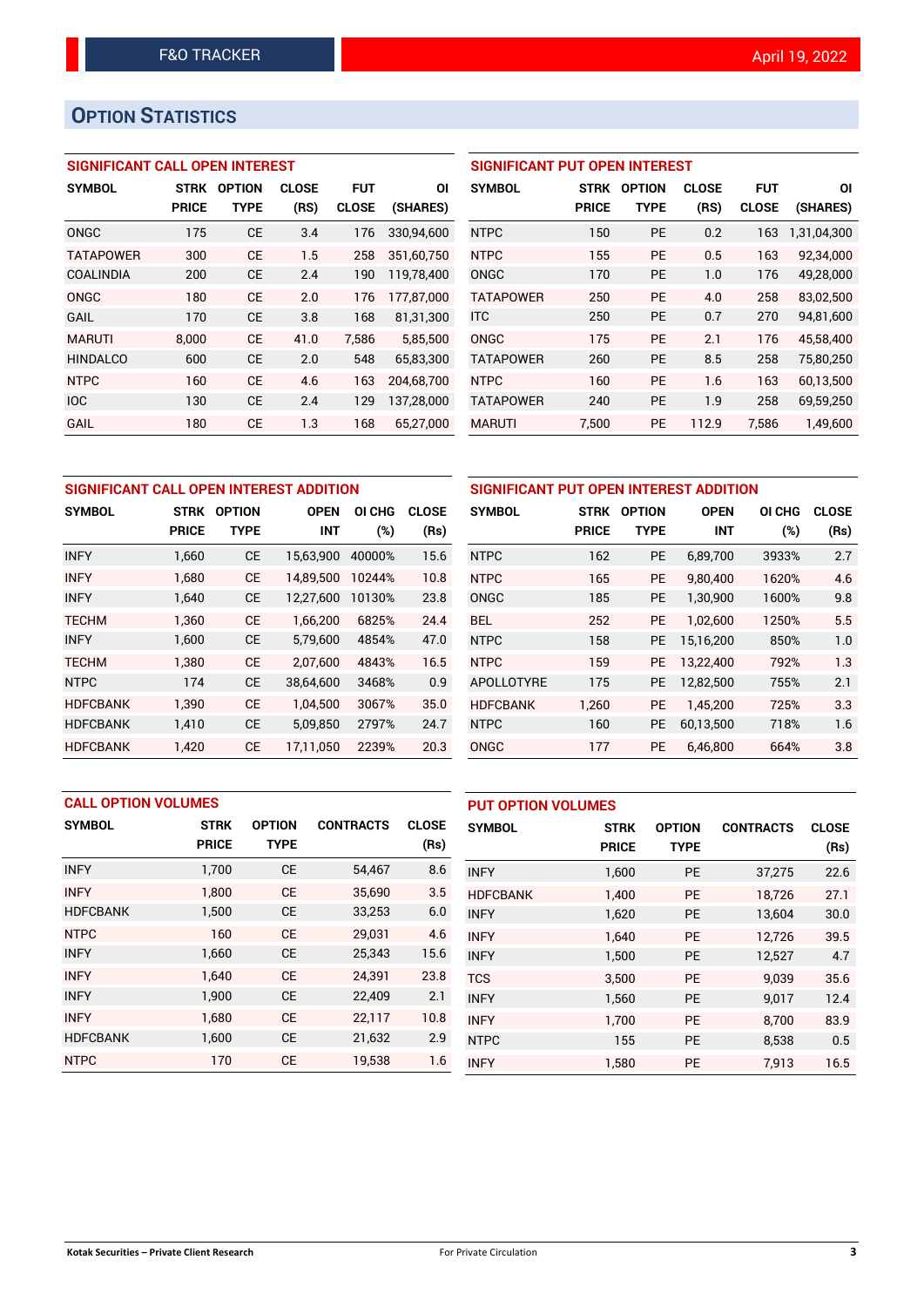### **RATING SCALE (PRIVATE CLIENT GROUP)**

- **BUY**  Stock/Index looks strong from the expiry/near term perspective and is expected to gain on the basis of technical and/or derivative parameters. Time frame is minimum of current expiry and in certain cases extend to the next series depending on the stock behaviour. Strict stop loss needs to be adhered to for every buy/long recommendation given.
- **SELL** Stock/Index looks weak from the expiry/near term perspective and is expected to gain on the basis of technical and/or derivative parameters. Time frame is minimum of current expiry and in certain cases extend to the next series depending on the stock behaviour. Strict stop loss needs to be adhered to for every sell/short recommendation given.

#### **FUNDAMENTAL RESEARCH TEAM (PRIVATE CLIENT GROUP)**

**Shrikant Chouhan Arun Agarwal Amit Agarwal, CFA Hemali Dhame** shrikant.chouhan@kotak.com arun.agarwal@kotak.com agarwal.amit@kotak.com Hemali.Dhame@kotak.com +91 22 6218 5408 +91 22 6218 6443 +91 22 6218 6439 +91 22 6218 6433

Metals & Mining, Midcap Pharmaceuticals Pharmaceuticals Research Associate Support Executive<br>
iatin.damania@kotak.com purvi.shah@kotak.com rini.mehta@kotak.com k.kathirvelu@kotak.com jatin.damania@kotak.com

**Sumit Pokharna** Pankaj Kumar<br>Oil and Gas, Information Tech Construction, sumit.pokharna@kotak.com pankajr.kumar@kotak.com +91 22 6218 6438 +91 22 6218 6434

Construction, Capital Goods & Midcaps

Transportation, Paints, FMCG

**Jatin Damania Purvi Shah Rini Mehta K. Kathirvelu** +91 22 6218 6440 +91 22 6218 6432 +91 80801 97299 +91 22 6218 6427

## **TECHNICAL RESEARCH TEAM (PRIVATE CLIENT GROUP)**

**Shrikant Chouhan Amol Athawale Sayed Haider** [shrikant.chouhan@kotak.com](mailto:shrikant.chouhan@kotak.com) [amol.athawale@kotak.com](mailto:amol.athawale@kotak.com) Research Associate +91 22 6218 5408 +91 20 6620 3350 [sayed.haider@kotak.com](mailto:sayed.haider@kotak.com)

+91 22 62185498

#### **DERIVATIVES RESEARCH TEAM (PRIVATE CLIENT GROUP)**

+91 79 6607 2231 +91 22 6218 5497 +91 33 6615 6273

**Sahaj Agrawal Prashanth Lalu Prasenjit Biswas, CMT, CFTe** [prasenjit.biswas@kotak.com](mailto:prasenjit.biswas@kotak.com)